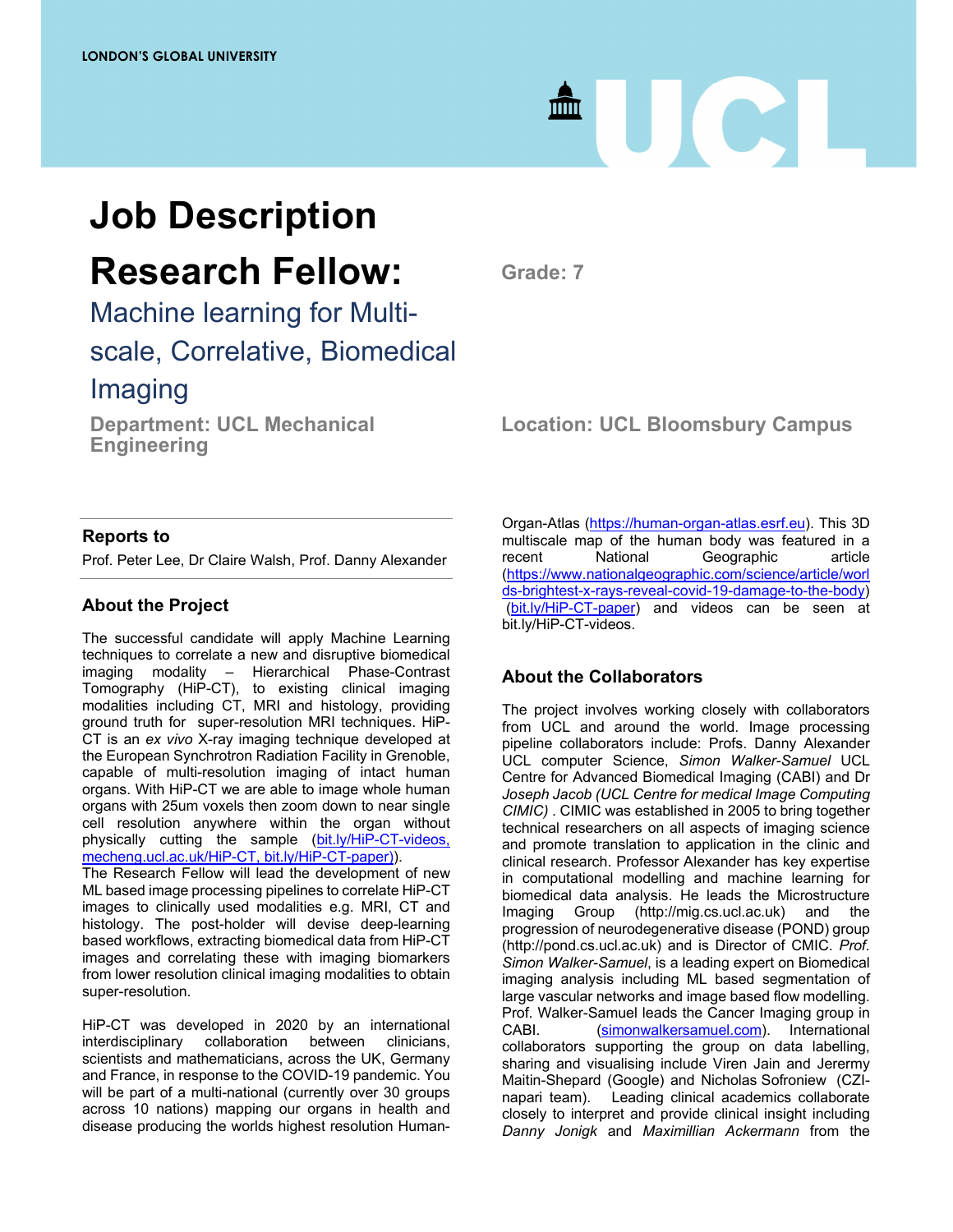Hannover and Mainz lung groups, (AG-Lunge-Teammitglieder Group), (www.intussusception.org).

#### **Context**

Biological systems are inherently multiscale and hierarchical with complex feedback loops between the levels of tissue organisation. Our understanding of human physiology and pathology is governed by our capacity to observe these systems across spatial scales.

Funded by the Chan Zuckerberg Initiative, you will be part of an fast growing International Collaboration to develop Hierarchical Phase-Contrast Tomography (HiP-CT), a new imaging modality using the world's first 4th generation X-ray source EBS located at the European Synchrotron Radiation Facility (Grenoble). The technique is capable of imaging whole, intact human organs at 25µm, zooming down to single cells at 1µm, without physically sectioning the tissue. The larger project will both develop HiP-CT and apply it to help understand the injury imparted by Covid-19 and other pathologies on our organs. You will be part of a multidisciplinary international team of X-ray physicists, computer scientists, medics and computational modellers aiming to develop each stage of HiP-CT, including sample preparation, scan acquisition/reconstruction, image processing pipelines including correlative imaging and image based dynamic modelling. Prof Peter Lee is the UCL lead of the project, and he will be your local supervisor.

#### **Main purpose of the job**

This is an exciting opportunity to work in a team developing multi-disciplinary, cutting-edge technologies. The person taking this role will be based at UCL but requires occasional travel to ESRF and other centres. The Research Fellow will develop new deep-learning based image processing pipelines to correlate HiP-CT images to clinically used modalities e.g. MRI, CT and histology. The post-holder will implement deep-learning based workflows, to extract meaningful biomedical data from HiP-CT images and correlate these imaging biomarkers acquired with the clinical imaging modalities. Responsibilities include working in close collaboration with clinicians, biologists, physicists, bioinformaticians, and computer scientists in an international and interdisciplinary environment, and will involve the provision of training and assistance to PhD and masters students.

The post-holder will have experience of, or a strong interest in, development in the imaging sciences to answer biomedical and clinical research questions, as well as a strong background in implementing deeplearning based workflows for large imaging datasets.

#### **Duties and responsibilities**

- To develop and apply deep-learning based workflows for extraction of biomedically relevant data from HiP-CT Images.
- To develop deep-learning based image registration pipelines to correlate HiP-CT data to other modalities e.g. clinical MRI, CT and histology.
- To liaise and collaborate with biologists, clinicians and other imagers to label, analyse and interpret the results.
- To participate and help manage the preparation high quality ground truth datasets.
- To participate in beamtimes at ESRF.
- To maintain an awareness of research literature that is pertinent to the project.
- To contribute to the drafting and submitting of papers to appropriate peer-reviewed journals.
- To disseminate research findings at appropriate meetings, workshops and conferences.
- To prepare progress reports on research for funding bodies as required.
- To contribute to engagement activities, including both public and patient engagement, working with the broader research team.
- To contribute to the preparation and drafting of research bids, grant applications and proposals under the supervision of the Principal Investigators.
- To contribute to the overall activities of the research team and Department as required.